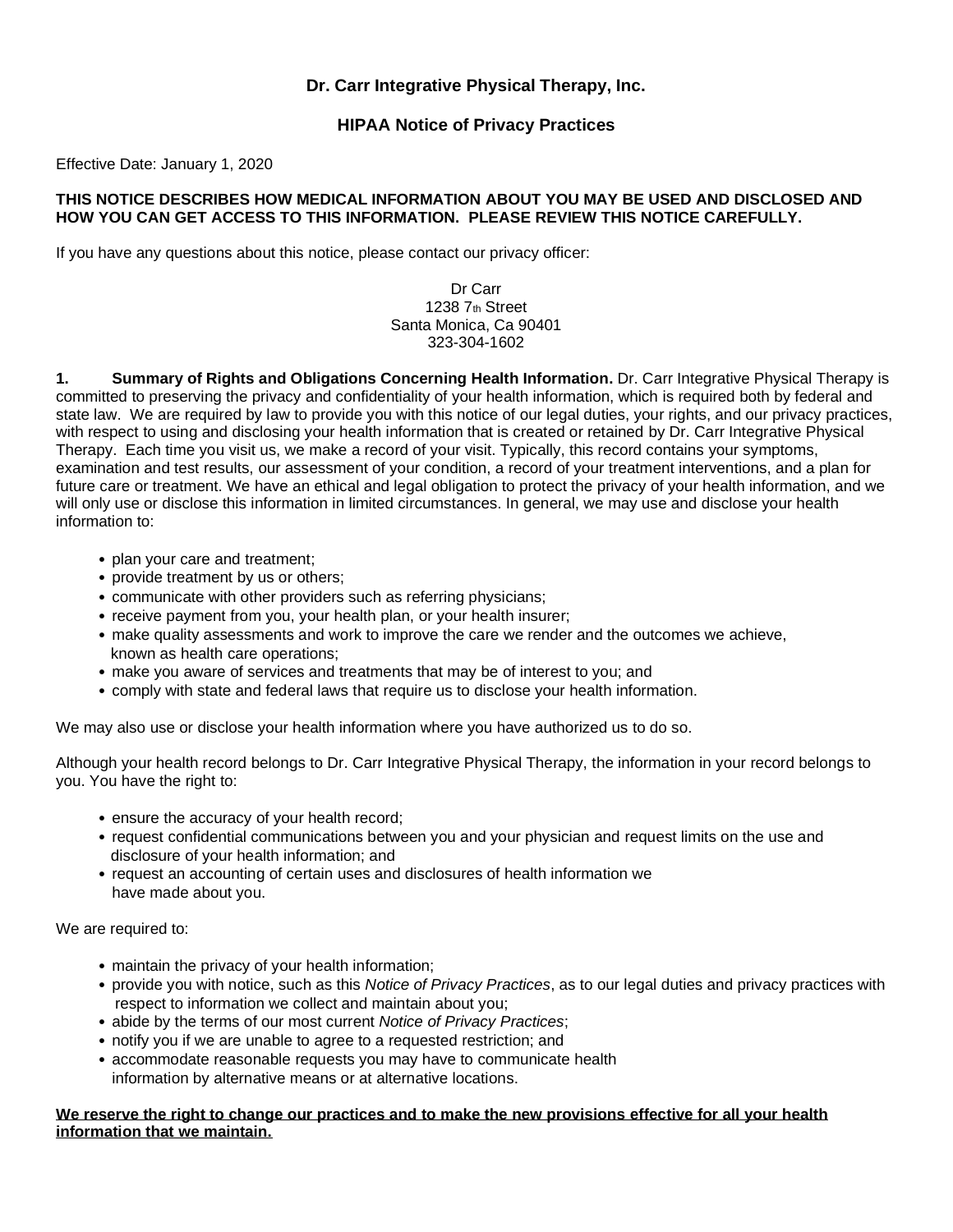Should our information practices change, a revised *Notice of Privacy Practices* will be available upon request. If there is a material change, a revised Notice of Privacy Practices will be distributed to the extent required by law. We will not use or disclose your health information without your authorization, except as described in our most current *Notice of Privacy Practices.* In the following pages, we explain our privacy practices and your rights to your health information in more detail.

## **2. We may use or disclose your medical information in the following ways:**

- *Treatment.* We may use and disclose your protected health information to provide, coordinate and manage your rehab care. That may include consulting with other health care providers about your health care or referring you to another health care provider for treatment including physicians, nurses, and other health care providers involved in your care. For example, we may we will release your protected health information to a specialist to whom you have been referred to ensure that the specialist has the necessary information he or she needs to diagnose and/or treat you.
- **Payment.** We may use and disclose your health information so that we may bill and collect payment for the services that we provided to you. For example, we may contact your health insurer to verify your eligibility for benefits, and may need to disclose to it some details of your medical condition or expected course of treatment. We may use or disclose your information so that a bill may be sent to you, your health insurer, or a family member. The information on or accompanying the bill may include information that identifies you and your diagnosis, as well as services rendered, any procedures performed, and supplies used. If, however, you pay cash at the time of service, we will not disclose your protected health information to your health plan or any other responsible payer unless you sign an authorization for us to do so. If we agree to await payment from your health plan or put you on a payment plan, we may provide health information to a collection agency, small claims court or other court of competent jurisdiction in the event your claims for our services are not paid within 90 days and you have not made alternative payment arrangements with us.
- *Health Care Operations.* We may use and disclose your health information to assist in the operation of our practice. For example, we may use information in your health record to assess the care and outcomes in your case and others like it as part of a continuous effort to improve the quality and effectiveness of the healthcare and services we provide. We may use and disclose your health information to conduct cost-management and business planning activities for our practice.
- • *Appointment Reminders.* We may use and disclose Information in your medical record to contact you as a reminder that you have an appointment. We usually will call you at home the day before your appointment and leave a message for you on your answering machine or with an individual who responds to our telephone call. However, you may request that we call you only at a certain number or that we refrain from leaving messages and we will endeavor to accommodate all reasonable requests.
- *Treatment Options.* We may use and disclose your health information in order to inform you of alternative treatments.
- • *Release to Family/Friends.* Our staff, using their professional judgment, may disclose to a family member, other relative, close personal friend or any other person you identify, your health information to the extent it is relevant to that person's involvement in your care or for payment related to your care. We will provide you with an opportunity to object to such a disclosure whenever we practicably can do so. We may disclose the health information of minor children to their parents or guardians unless such disclosure is otherwise prohibited by law. However, please note that state law may prohibit us from disclosing medical information to a parent or guardian at the child's request if the child is of a certain age.
	- • *Health-Related Benefits and Services.* We may use and disclose health information to tell you about health-related benefits or services that may be of interest to you. In face- to-face communications, such as appointments with your provider, we may tell you about other products and services that may be of interest you.
	- • *Newsletters and Other Communications.* We may use your personal information in order to communicate to you via newsletters (including electronic newsletters – subject to applicable anti-spam laws), mailings, or other means regarding treatment options, health related information, disease management programs, wellness programs, or other community based initiatives or activities in which our practice is participating.
	- • *Disaster Relief.* We may disclose your health information in disaster relief situations where disaster relief organizations seek your health information to coordinate your care, or notify family and friends of your location and condition. We will provide you with an opportunity to agree or object to such a disclosure whenever we practicably can do so.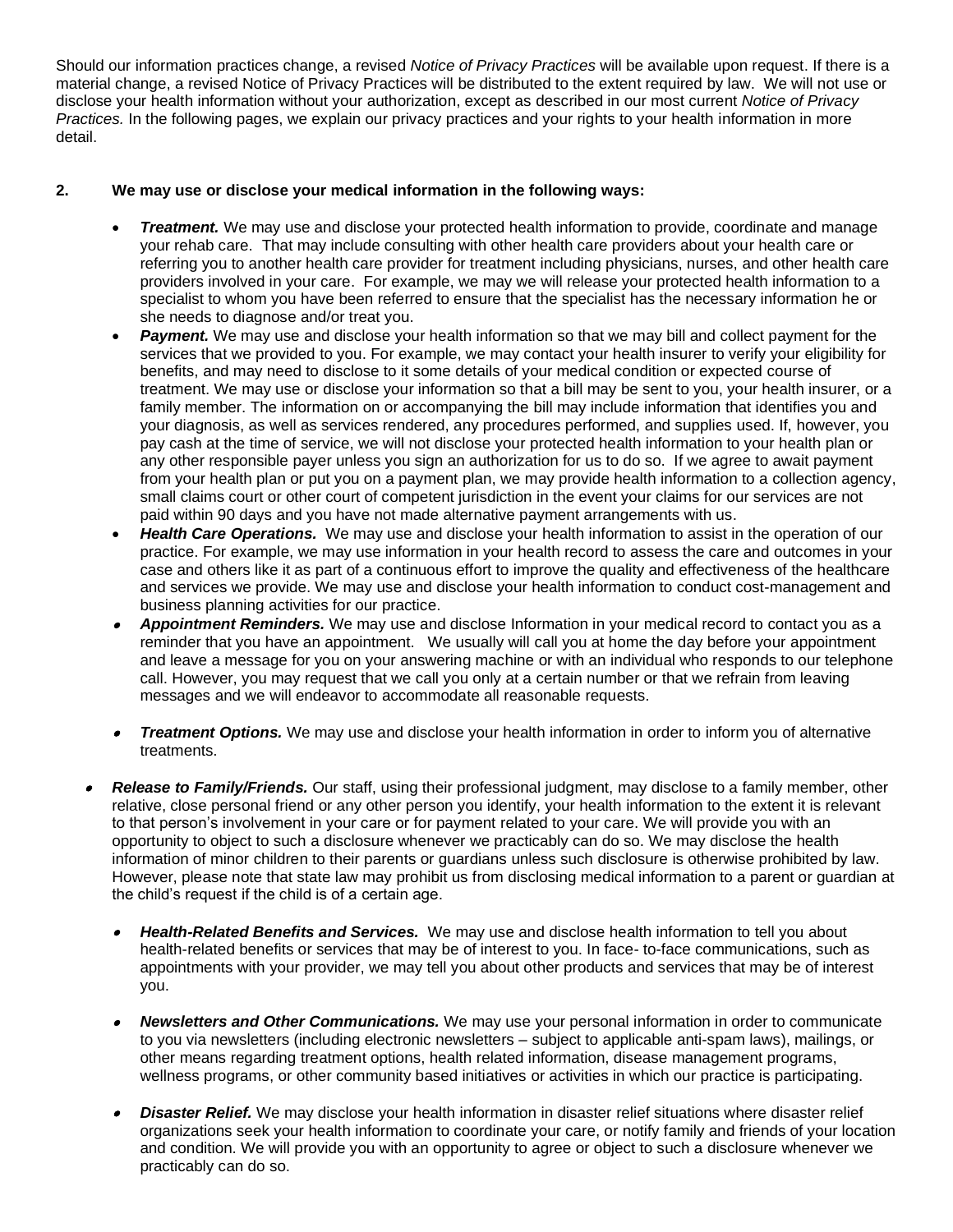- • *Marketing.* In most circumstances, we are required by law to receive your written authorization before we use or disclose your health information for marketing purposes. However, we may provide you with promotional gifts of nominal value and market services or products to you in face-to-face communications. Under no circumstances will we sell our patient lists or your health information to a third party without your written authorization.
- • *Food and Drug Administration (FDA).* We may disclose to the FDA and other regulatory agencies of the federal and state government health information relating to adverse events with respect to food, supplements, products and product defects, or post-marketing monitoring information to enable product recalls, repairs, or replacement.
- • *Law Enforcement.* We may release your health information:
	- in response to a court order, subpoena, warrant, summons, or similar process of authorized under state or federal law;
	- to identify or locate a suspect, fugitive, material witness, or similar person;
	- about the victim of a crime if, under certain limited circumstances, we are unable to obtain the person's agreement;
	- about a death we believe may be the result of criminal conduct;
	- about criminal conduct at [name of provider];
	- to coroners or medical examiners;
	- in emergency circumstances to report a crime, the location of the crime or
	- victims, or the identity, description, or location of the person who committed the crime;
	- to authorized federal officials for intelligence, counterintelligence, and other national security authorized by law; and
	- to authorized federal officials so they may conduct special investigations or provide protection to the President, other authorized persons, or foreign heads of state.
- • *De-identified Information.* We may use your health information to create "de-identified" information or we may disclose your information to a business associate so that the business associate can create de-identified information on our behalf. When we "de-identify" health information, we remove information that identifies you as the source of the information. Health information is considered "de-identified" only if there is no reasonable basis to believe that the health information could be used to identify you.
- • *Personal Representative.* If you have a personal representative, such as a legal guardian, we will treat that person as if that person is you with respect to disclosures of your health information. If you become deceased, we may disclose health information to an executor or administrator of your estate to the extent that person is acting as your personal representative.
- • *Limited Data Set.* We may use and disclose a limited data set that does not contain specific readily identifiable information about you for research, public health, and health care operations. We may not disseminate the limited data set unless we enter into a data use agreement with the recipient in which the recipient agrees to limit the use of that data set to the purposes for which it was provided, ensure the security of the data, and not identify the information or use it to contact any individual.

**3. Authorization for Other Uses of Medical Information.** Uses of medical information not covered by our most current *Notice of Privacy Practices* or the laws that apply to us will be made only with your **written authorization**. You should be aware that we are not responsible for any further disclosures made by the party you authorize us to release information to. If you provide us with authorization to use or disclose medical information about you, you may revoke that authorization, in writing, at any time. If you revoke your authorization, we will no longer use or disclose medical information about you for the reasons covered by your written authorization, except to the extent that we have already taken action in reliance on your authorization or, if the authorization was obtained as a condition of obtaining insurance coverage and the insurer has the right to contest a claim or the insurance coverage itself. We are unable to take back any disclosures we have already made with your authorization, and we are required to retain our records of the care that we provided to you.

**4. Your Health Information Rights.** You have the following rights regarding medical information we gather about you:

*A. Right to Obtain a Paper Copy of This Notice.* You have the right to a paper copy of this Notice of Privacy Practices at any time. Even if you have agreed to receive this notice electronically, you are still entitled to a paper copy.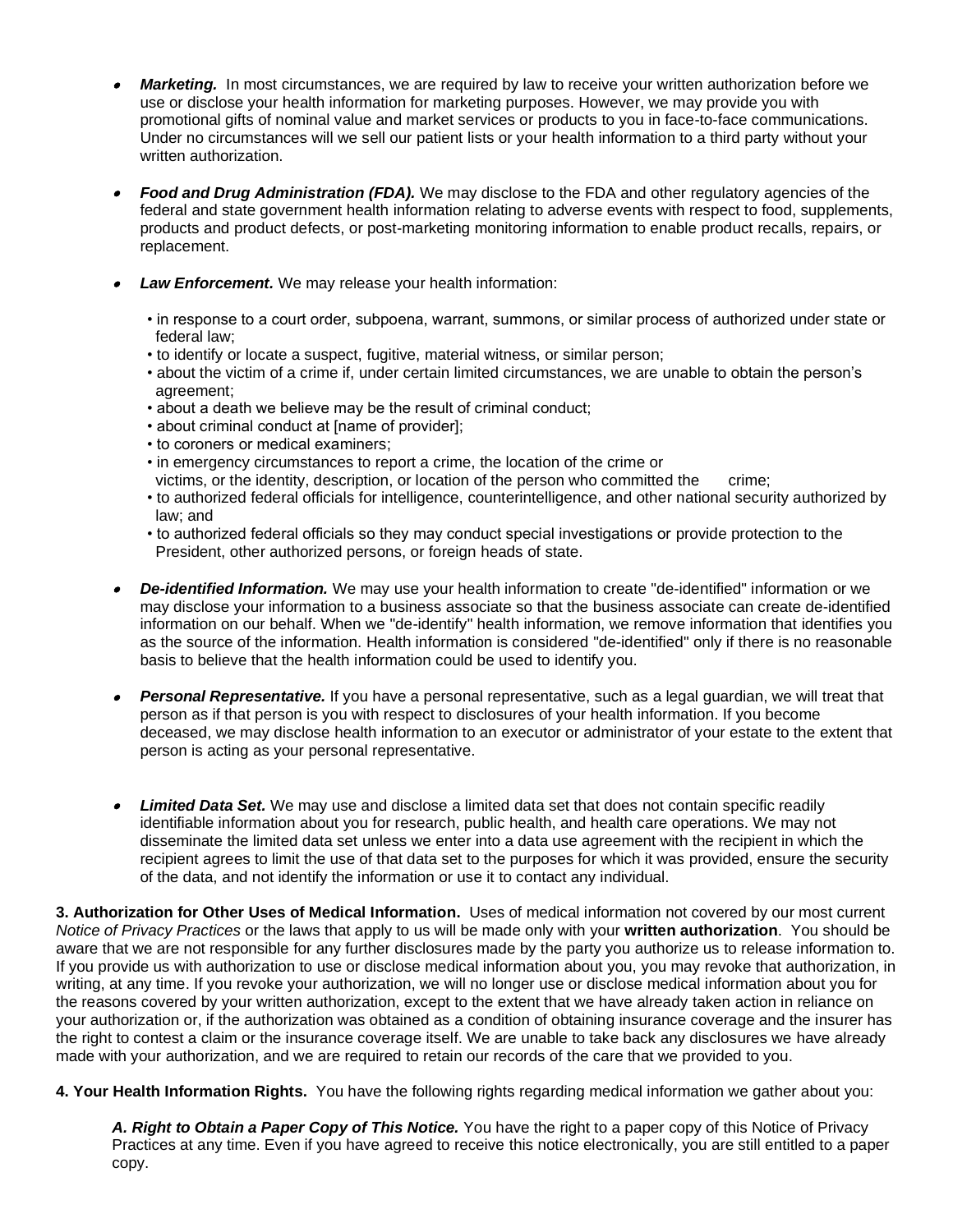*B. Right to Inspect and Copy.* You have the right to inspect and copy medical information that may be used to make decisions about your care. This includes medical and billing records.

To inspect and copy medical information, you must submit a written request to our privacy officer. We will supply you with a form for such a request. If you request a copy of your medical information, we may charge a reasonable fee for the costs of labor, postage, and supplies associated with your request. We may not charge you a fee if you require your medical information for a claim for benefits under the Social Security Act (such as claims for Social Security, Supplemental Security Income, and any other state or federal needs-based benefit program.

If your medical information is maintained in an electronic health record, you also have the right to request that an electronic copy of your record be sent to you or to another individual or entity. We may charge you a reasonable cost based fee limited to the labor costs associated with transmitting the electronic health record.

*C. Right to Amend.* If you feel that medical information we have about you is incorrect or incomplete, you may ask us to amend the information. You have the right to request an amendment for as long as we retain the information.

To request an amendment, your request must be made in writing and submitted to our privacy officer. In addition, you must provide a reason that supports your request. We may deny your request for an amendment if it is not in writing or does not include a reason to support the request. In addition, we may deny your request if you ask us to amend information that:

- was not created by us, unless the person or entity that created the information is no longer available to make the amendment;
- is not part of the medical information kept by or for [name of provider];
- is not part of the information which you would be permitted to inspect and copy; or
- is accurate and complete.

If we deny your request for amendment, you may submit a statement of disagreement. We may reasonably limit the length of this statement. Your letter of disagreement will be included in your medical record, but we may also include a rebuttal statement.

*D. Right to an Accounting of Disclosures.* You have the right to request an accounting of disclosures of your health information made by us. In your accounting, we are not required to list certain disclosures, including:

- disclosures made for treatment, payment, and health care operations purposes or disclosures made incidental to treatment, payment, and health care operations, however, if the disclosures were made through an electronic health record, you have the right to request an accounting for such disclosures that were made during the previous 3 years;
- disclosures made pursuant to your authorization;
- disclosures made to create a limited data set;
- disclosures made directly to you.

To request an accounting of disclosures, you must submit your request in writing to our privacy officer. Your request must state a time period which may not be longer than six years and may not include dates before April 14, 2003. Your request should indicate in what form you would like the accounting of disclosures (for example, on paper or electronically by e-mail). The first accounting of disclosures you request within any 12-month period will be free. For additional requests within the same period, we may charge you for the reasonable costs of providing the accounting of disclosures. We will notify you of the costs involved and you may choose to withdraw or modify your request at that time, before any costs are incurred. Under limited circumstances mandated by federal and state law, we may temporarily deny your request for an accounting of disclosures.

*E. Right to Request Restrictions.* You have the right to request a restriction or limitation on the medical information we use or disclose about you for treatment, payment, or health care operations. If you paid out-ofpocket for a specific item or service, you have the right to request that medical information with respect to that item or service not be disclosed to a health plan for purposes of payment or health care operations, and we are required to honor that request. You also have the right to request a limit on the medical information we communicate about you to someone who is involved in your care or the payment for your care.